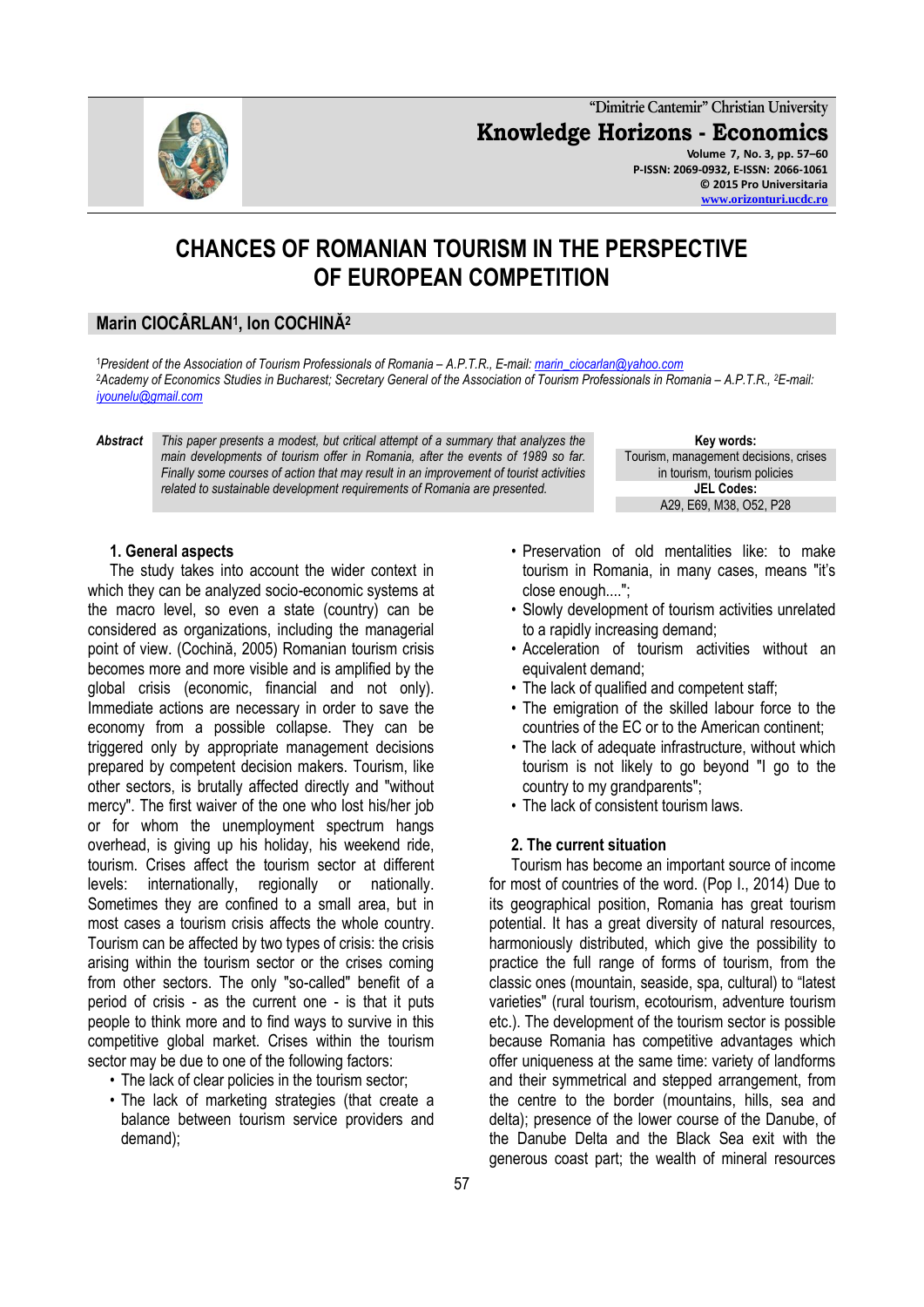(1/3 of the European mineral water resources); temperate continental climate with Mediterranean influences in the south-west of the country, graced by a unique fauna and flora; the largest area of virgin forests, with a natural composition and green pastures; rural areas that retain local cultural traditions in everyday life. On the other hand, Romania inherited from the communist period a great tourist accommodation capacity as compared to other countries in Central and Eastern Europe. Since the '60s, Romania has developed its tourist accommodation capacities, especially on the Black Sea coast, the tourism policy being primarily materialized in achieving an important social and technical infrastructure. The practice of mass tourism resulted in the prevalence of lower category accommodation so that the share of 1-2 stars facilities on the Romanian coast was about of 72% of all accommodation establishments on the coast. After the 90s, the evolution of the main tourism indicators reflects the crossing of two periods with distinct characteristics on the Romanian tourism market, both marked by an acute instability of the institutional framework with a main role and responsibilities in the development of tourism policy and strategy, which resulted in a changing pace of the development of medium and long term measures, programs and projects. Mostly, "major" contributions of decision-makers who led the "tourism ministries, authorities, departments in Romania" were related to changes to: "Methodological norms on the issue of certificates of classification of tourist facilities with accommodation and food functions"; 'Licenses and patents for tourism "according to the interests of the moment: flowers against daisies, bed size, room size, linen colour, the sign; "the diplomas of managers and workers" (not their experience and skills). There were many other details which have not led to the increase in the number of tourists or service quality. Another important aspect to consider is that of professional associations or trade unions. According to many members or former members of these organizations, these work "only on paper" without having a decisive role in Romanian tourism, being used by the members for their own personal image and participation in "socalled" meetings or congresses where the contribution for Romanian tourism development and for accessing European funds is insignificant in relation to the amounts spent from projects without completion. Is this what happens when these associations or national federations want to be members of an advisory committee of the MT or of other national or international bodies and organizations and when their intake is necessarily imperative for reviving Romanian tourism, but are not interested to create and comply with the natural laws of tourism or agritourism? Sometimes their role of a supposedly neutral arbiter is only a pretext for thriving a personal business for some of the leaders of those organizations. We can summarize that the current situation was reached because:

- "everybody makes" tourism in Romania because "in Romanian tourism means - too often - "diplomas, accreditation, licensing, etc." and rarely "passion or desire to really know more";
- the "manager" is in general "loosely turned to" the owner's servant, and the "staff" is formed in impermissible many cases, of careerists, trained in the most unprofessional way as possible;
- if you tell employers about the need of staff  $\bullet$ training, about standards and procedures, most of them have "a defiant attitude";
- professional associations were transformed into  $\bullet$ employers' associations in order to manifestly neutralize any attempt of the professionals to show the inability of certain employers to lead a business effectively and in a modern way;
- we have staff that own degrees, bachelor's degree, master degrees, we have ISO accreditations etc. ... we have everything money can buy, but we do not have: passion, dedication and the desire to truly be better in our field of activity (the satisfaction given "by a return of a customer" is something meaningless for many of those who make tourism);
- "holiday vouchers law" will turn a poor quality tourism into one of a "poorer quality" (travel agencies and tourism service providers "will have disputes on fees" and "on who will be the first to receive and collect coupons" instead of seeking different solutions and implement new programs to gain customers and the market.

## **3. Suggestions and proposals of APTR members of the territory**

We are going to synthesize some of the complaints, suggestions and proposals of APTR members of the territory:

1. To form Tourism Commissions (hereinafter TCs) at regional level, of maximum 5 members who have the power to review, authorize and control the small rural guesthouses (with 1-5 rooms), requiring them the mandatory compliance and provision of conditions for classification relating thereto, provided by the legislation in force. We support the granting of classification and authorization to operate one the sole responsibility of applicants, without the need to obtain five certificates (PSI, safety at work, health, veterinary and environmental protection). This initiative is motivated by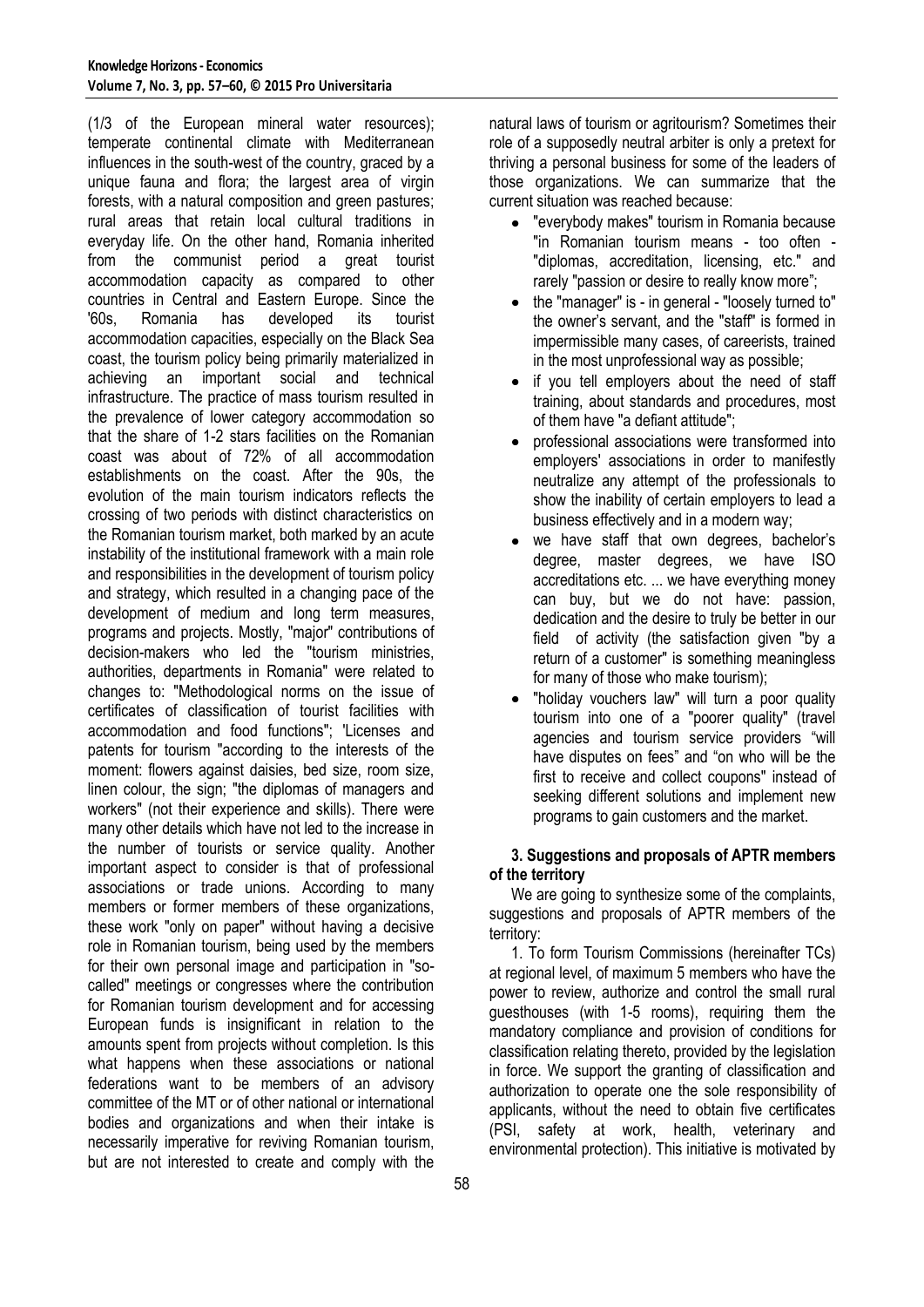the fact that charges for these certificates, together (plus the trips to the county seat where these institutions have their headquarters) are of approx. 700- 1000 lei, an amount which a small entrepreneur cannot pay.

2. Duties and powers of TCs concern the role of mentoring, training, supervision and advice to rural tourist guest houses. As such, TCs should be complemented with expert representatives of local authorities, who - knowing the situation on the ground can effectively support the work of the committees. Current practice: checking and controlling the conditions laid down by the five certificates mentioned in the previous paragraph, unannounced control and executed by one person, a situation that enables corruption and largely prevents the healthy development of tourism.

3. Through the fact that the TCs includes representatives of local authorities that practically issue operating permits (based on TCs recommendations), the records of small entrepreneurs in tourism can be updated more easily, as they are contributors in the area of the locality where they operate. The correlated guidance and control of TPs and of local authorities would immediately result in the restriction and abatement of this phenomenon. Many so-called rural "guesthouses" operates on the basis of false, nonaccredited qualification certificates which local bodies accept carelessly. Based on our experience we believe that the share of "illegal" tourism in our country is of almost 80%.

4. Status of tour guides. It is known that groups of Romanian tourists abroad are not allowed to be led by Romanian tourist guides, but only by those of the country (the reason of this measure is the advantage of knowing the place). We believe that the same should be practiced in Romanian tourism: foreign tourist groups should be led only by guides from Romania. Our experience shows that guides coming from other countries often present erroneously and in an unreal manner the economic, social, cultural phenomena of the country, the multiple negative consequences are so obvious, that we consider their presentation in detail as useless.

5. The issue of financing tourism projects. Currently projects are available (eligibility chances) only for those with considerable financial means. A small entrepreneur does not have the resources to provide its own share (often huge amounts of money for them), he/she is not able to prepare the files, and often has no money to pay professional offices for preparing the projects. Our proposal is for the materials needed for the file to be simpler, accessible to ordinary people and for the financial institutions to give them loans in order

to ensure their own share in more favourable conditions, according to their material situation.

6. The professional travel agency activity is undermined by the fact that unauthorized individuals (owners of coaches and minibuses, even churches) organize and carry large groups (50-60 people) abroad, for winter sports, pilgrimages and other occasional events without having the legality of such actions controlled by the authorities. Or in this case there is no security, no quarantees, no other conditions that in the case of an unforeseen event (accident, calamity) the security and return of the group is quaranteed. It is a phenomenon whose regulation is urgent, as it is very harmful in terms of increasing the level of tourism services and the country's image.

7. In addition to income tax and other taxes, tourist guesthouses are required by law to pay 1% of the income share in the budget of local councils, amounts destined for tourism purposes (billboards, leaflets, promotional materials, infrastructure etc.). It is known that these amounts are spent for purposes other than those provided by law. TC's powers mentioned above should cover this aspect.

### **4. Conclusions and recommendations**

The exceptional tourism potential of Romania has two main components: *the natural component*, represented by spectacular landscapes, varied configuration of the relief, favourable climatic conditions and lots of natural therapeutic spas; *the historical component*, represented by traces of succeeding civilisations that had lived on Romanian territory since ancient times, monuments and lay or religious art objects, museums and museum collections, beautiful and original ethnographical and folklore elements and actual prestigious achievements. (INS, 2014) Internationally the high therapeutic quality of Romanian mineral waters is appreciated, the large number of thermal localities, the localization in very attractive natural areas in terms of cultural, artistic and gastronomic traditions, quite favourable climatic conditions that allow a relatively long thermal season. *They should turn Romania into one of the main destinations for thermal and wellness tourism in Europe and worldwide.*

The government, through the National Tourism Authority must develop urgently a coherent and realistic marketing and promotion of tourism program, which should not be limited to the following ideas:

- To identify the best methods to access the funds necessary for advertising actions;
- ANT has to be endowed with the "best resources", both human and financial, so that together with